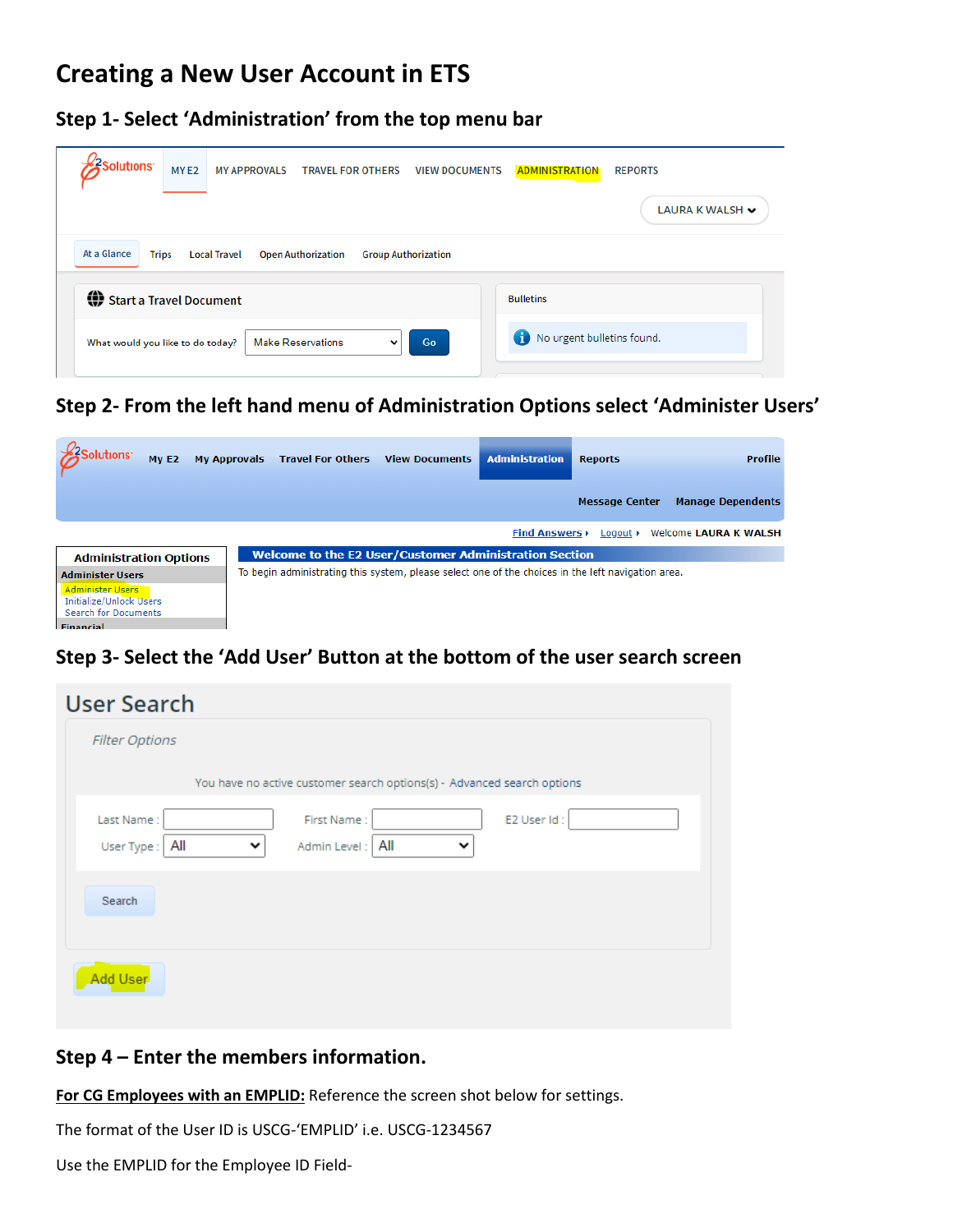#### **DO NOT** use SSN in this system

Primary Email must be a .mil, .gov or .edu email address to receive the initialization email and link

| <b>User Settings</b><br><b>Basic Information</b> |                                                     |                        |
|--------------------------------------------------|-----------------------------------------------------|------------------------|
| <b>Account Status:</b>                           | <b>New</b>                                          |                        |
| Last login was on:                               | Has not logged in.                                  |                        |
| User Type:                                       | Traveler v<br><b>Edit Profile</b>                   |                        |
| <b>Traveler Type:</b>                            | Unspecified<br>v                                    |                        |
| <b>Employee Grade:</b>                           | Unspecified $\vee$                                  |                        |
| E2 User Id:                                      | <b>USCG-'EMPLID'</b>                                | Suggest new E2 User Id |
| <b>First Name:</b>                               | (Required for Suggest E2 User Id Button)<br>Coastie |                        |
| Middle Initial:                                  |                                                     |                        |
| Last Name:                                       | Required for Suggest E2 User Id Button)<br>Bear     |                        |
| Suffix:                                          |                                                     |                        |
| Employee ID:                                     | <b>EMPLID</b>                                       |                        |
| SSN:                                             |                                                     |                        |
| <b>Primary Email Address:</b>                    | Coastie.Bear@USCG.mil                               |                        |
| <b>Alternate Email Address 1:</b>                |                                                     |                        |
| <b>Alternate Email Address 2:</b>                |                                                     |                        |
| <b>Alternate Email Address 3:</b>                |                                                     |                        |
| Alternate Email Address 4:                       |                                                     |                        |

#### **For non-CG employees without an EMPLID or Invitational Travelers:** reference the screenshot below for settings.

User will need to have completed the Supplier Maintenance Form and submitted to FINCEN to issue a Supplier ID prior to creating the account. Auxiliarists must work with the Auxiliary Admin staff for travel needs.

If they do not have a .mil or .gov email address use the sponsors email address and they can work with the traveler to setup the ETS account. The Initial email will not go to a personal email account.

User ID format for non-EMPLID user will be similar. USCG-'supplier ID' i.e. USCG-123456

Employee ID will have a prefix of 'S' followed by the Suppler ID assigned by FINCEN. i.e. S123456

**DO NOT** use Names in the User ID

**DO NOT** use SSN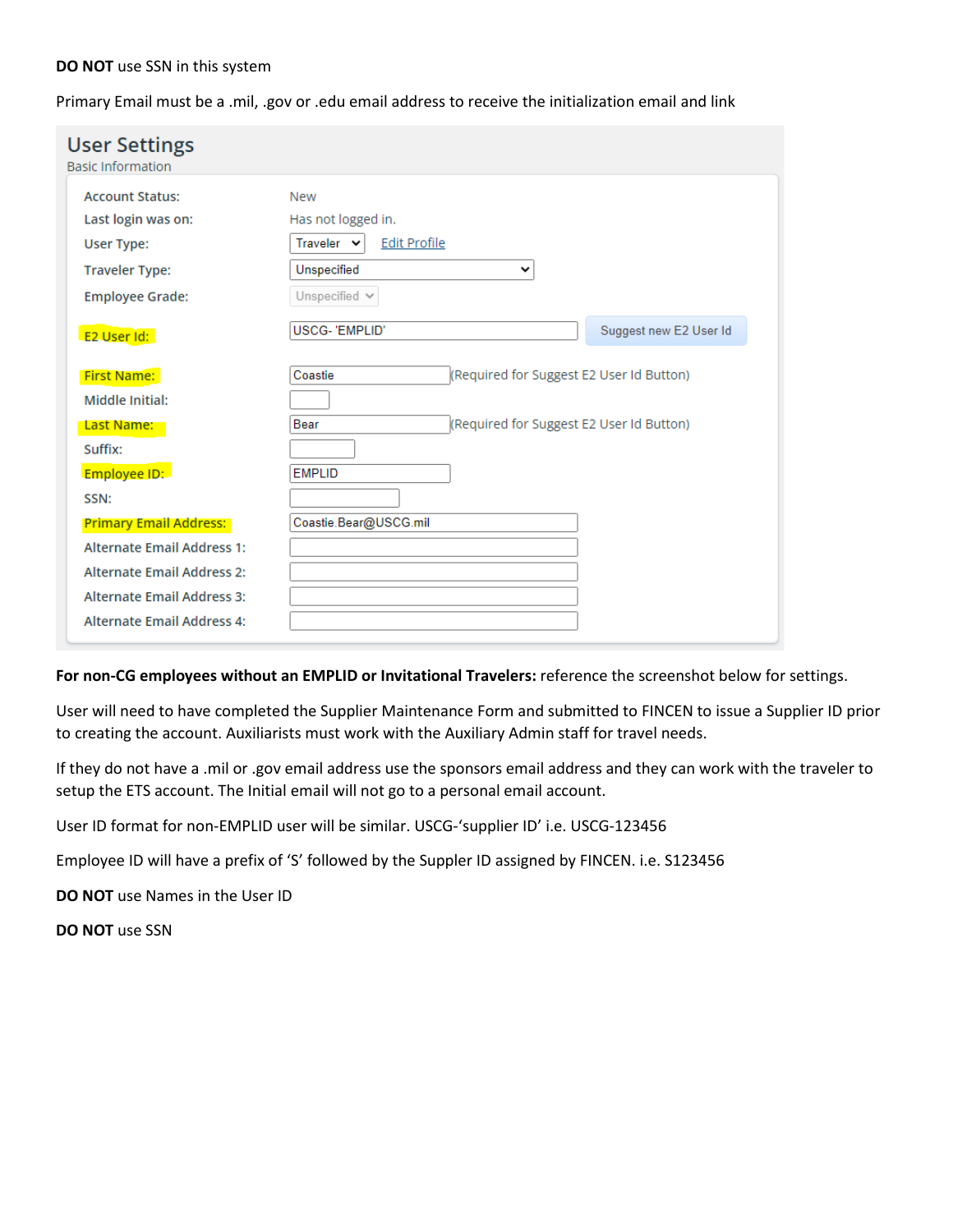| <b>User Settings</b><br><b>Basic Information</b> |                                                     |
|--------------------------------------------------|-----------------------------------------------------|
| <b>Account Status:</b>                           | <b>New</b>                                          |
| Last login was on:                               | Has not logged in.                                  |
| User Type:                                       | Traveler Y<br><b>Edit Profile</b>                   |
| <b>Traveler Type:</b>                            | Unspecified<br>v                                    |
| <b>Employee Grade:</b>                           | Unspecified $\vee$                                  |
| E2 User Id:                                      | USCG- 'SUPPLIER ID'<br>Suggest new E2 User Id       |
| First Name:                                      | (Required for Suggest E2 User Id Button)<br>Coastie |
| Middle Initial:                                  |                                                     |
| Last Name:                                       | (Required for Suggest E2 User Id Button)<br>Bear    |
| Suffix:                                          |                                                     |
| Employee ID:                                     | S'SupplierID'                                       |
| SSN:                                             |                                                     |
| <b>Primary Email Address:</b>                    | Coastie.Bear@USCG.mil                               |
| <b>Alternate Email Address 1:</b>                |                                                     |
| <b>Alternate Email Address 2:</b>                |                                                     |
| <b>Alternate Email Address 3:</b>                |                                                     |
| <b>Alternate Email Address 4:</b>                |                                                     |

## **Step 5- Select Minor Customer for member**

The Minor customer is based on the Dept. ID of the unit. To search this field it does require an exact match to the minor customer name. If you start typing the number at the beginning, it will take you to the fields that begin with that entry.

| <b>Customer Selector</b>                                          |                                        |  |
|-------------------------------------------------------------------|----------------------------------------|--|
| Agency:<br>Organization:                                          |                                        |  |
| <b>Major Customer:</b>                                            |                                        |  |
| <b>Minor Customer:</b>                                            | Select a Minor Customer<br>$\check{ }$ |  |
|                                                                   | <b>Select a Minor Customer</b>         |  |
| Miscellaneous Settings                                            | 01-000007 CG STA GLOUCESTER            |  |
| <b>TMC Profile ID:</b><br><b>Default Reference Security Code:</b> | 01-000008 CG STA CASTLE HILL           |  |
| Allowed to change Security                                        | 01-000159 CGC TYBEE                    |  |
| Code?<br><b>Invitational Traveler?</b>                            | 01-000291 CGC OCRACOKE                 |  |
| Trained?                                                          | 01-000295 CGC KEY LARGO                |  |
| Self-Approver?                                                    | 01-000298 CGC SITKINAK                 |  |
| <b>Automatic Audit?</b><br><b>Ad Hoc Reporting?</b>               | 01-000329 CGC TACKLE                   |  |
| <b>Report Scheduling?</b>                                         | 01-000342 CG ANT NEW YORK              |  |
| .                                                                 | 01-000343 CG ANT SAUGERTIES            |  |

Accade Laval Salactore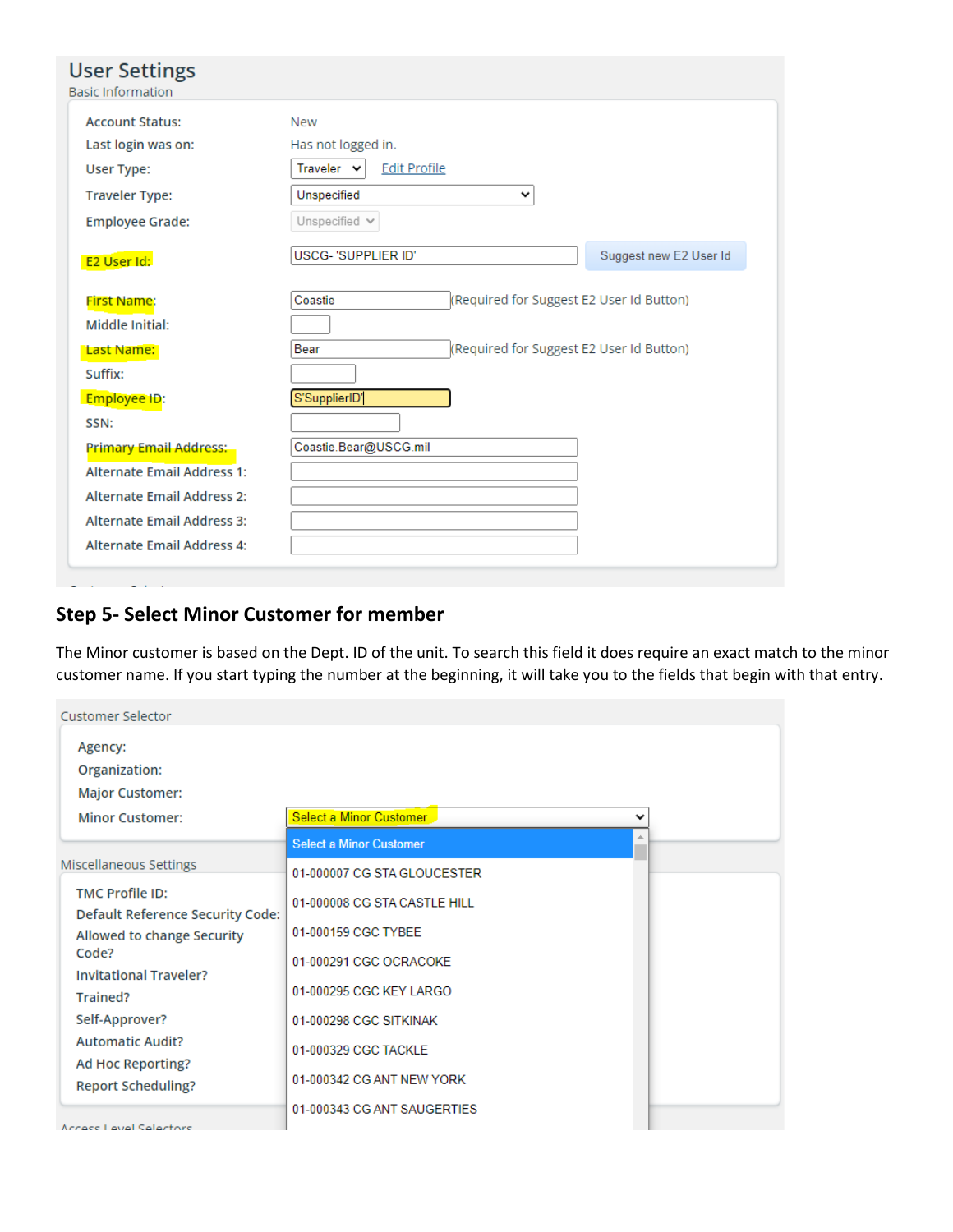## **Step 6- Select Regulations for member**

Once the Minor Customer is selected, the Travel Regulations box will appear. Please choose which regulations are required for this account.

| <b>Travel Regulations</b>      |                                   |
|--------------------------------|-----------------------------------|
| <b>Traveler's Regulations:</b> | Civilian (FTR)<br>v               |
| Miscellaneous Settings         | Civilian (FTR)<br>Uniformed (JTR) |

### **Step 7- Remaining Settings**

For the Standard Traveler use the default settings for Miscellaneous Settings and Access Level Selectors

Traveler Charge Card- ALWAYS use the middle option 'Traveler will be issued a Travel Charge Card and may or may not have a personal credit card'

| Miscellaneous Settings                                       |                                                      |
|--------------------------------------------------------------|------------------------------------------------------|
| <b>TMC Profile ID:</b>                                       |                                                      |
| <b>Default Reference Security Code:</b>                      |                                                      |
| Allowed to change Security<br>Code?                          | ┓                                                    |
| <b>Invitational Traveler?</b>                                |                                                      |
| Trained?                                                     |                                                      |
| Self-Approver?                                               |                                                      |
| <b>Automatic Audit?</b>                                      |                                                      |
| Ad Hoc Reporting?                                            |                                                      |
| <b>Report Scheduling?</b>                                    | □                                                    |
| <b>Arranger Access level:</b><br><b>Document View level:</b> | No Arranger Access<br>v<br>No Document View Access V |
| <b>Report Access level:</b>                                  | Limit to Traveler Reports (Default) v                |
| <b>Document Approver level:</b>                              | No Approval Access<br>$\checkmark$                   |
| <b>Auditor Access level:</b>                                 | No Audit Access<br>$\checkmark$                      |
| <b>Charge Card Management</b><br><b>Access level:</b>        | No Charge Card Management Access V                   |
| <b>Self Registration Validator</b><br><b>Access level:</b>   | No Validator Privileges v                            |
| <b>Admin Access level:</b>                                   | No System Administrator Privileges<br>╰              |
| Traveler Charge Card                                         |                                                      |

- O Traveler has a Travel Charge Card and may or may not have a personal credit card
- Traveler will be issued a Travel Charge Card and may or may not have a personal credit card
- O Traveler will not be using a Travel Charge Card or a personal credit card

**Back to Search** Save